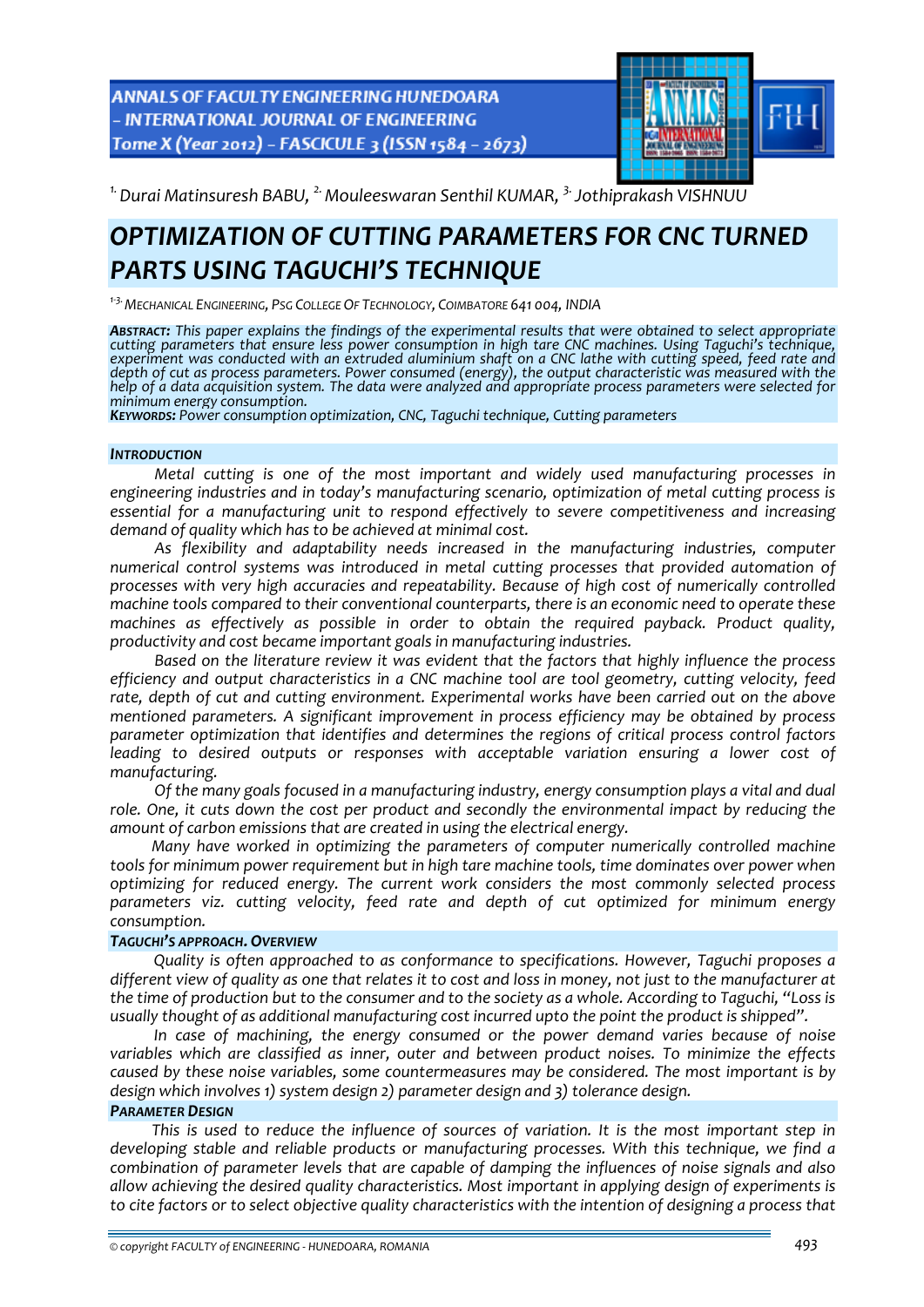*is reliable to wide range of performance conditions but at lowest price. The quality characteristics in case of machining can be surface roughness, tool wear, energy consumption, and lot more. This work focuses on energy consumed as the quality characteristic and as smaller‐the‐better characteristic with an ideal target being zero.*

## *EXPERIMENTAL SETUP AND PROCEDURE*

*The experimental set‐up shown in fig.1 consist of a CNC turning center, an aluminum 6063* extruded shaft with diameter of 50mm and length of 75 mm. Fig. 2 shows a power cell to detect the *instantaneous power, and a DAQ (Data Acquisition) system integrated with a computer system for real‐* time data collection and processing. The workpiece is to be reduced to the diameter of 45.0 mm. Rough turning is carried out to achieve the diameter 45.2 mm and finish turning it to be done with a depth of cut of 0.1 mm. In the case of rough turning the total depth of cut is 2.4 mm and this can be achieved by *various combinations of cutting velocity, feed rate and depth of cut. Experiments have to be carried out with all possible combinations to check the effects. But to minimize cost and experiment time, Taguchi's orthogonal array technique was followed.*



 *Figure 1. Experimental setup Figure 2. Power cell apparatus*

*The process parameters selected for the present work are tabulated in the table 1.*

*According to Taguchi's method, L9 orthogonal array is ideal for conducting the experiments with three control factors (cutting velocity, feed rate and depth of cut) and a variable data type*

| Table 1. Process parameters and their levels |                    |             |           |         |  |  |  |  |
|----------------------------------------------|--------------------|-------------|-----------|---------|--|--|--|--|
| Factors <b>I</b>                             | Process parameter  | Level 1   I | Level 2 1 | Level 3 |  |  |  |  |
|                                              | Spindle speed(rpm) | 1250        | 1500      |         |  |  |  |  |
|                                              | Feed rate(mm/rev)  | 0.1         | 0.2       | 0.3     |  |  |  |  |
|                                              | Depth of cut(mm)   | 0.4         | ი.გ       | 1.)     |  |  |  |  |
|                                              |                    |             |           |         |  |  |  |  |

*output (energy consumption). An L9 orthogonal array includes 9 combinations and 4 trials (noise factors) in each combination.*

# *DATA ANALYSIS*

*The experiments were carried out based on the process parameters and levels indicated in the table 1 and the output characteristic (energy) was measured and is tabulated in table 2. The power graph (time vs. power) was plotted and the area under the graph gives the total power consumed or energy utilized to machine the component. Energy consumption being a 'lower‐the‐better' type of* quality characteristic, the S/N ratio for lower-the-better output characteristic is given by equation  $(i)$ .

$$
S/N \quad \text{ratio} = -10 \log \left[ \frac{1}{n} \sum_{i=1}^{n} y_i^2 \right] \tag{1}
$$

*where yi is the response of the quality characteristic for a trial repeated n times. Table 2. Experimental data of power consumption*

| Trial | Control factors        |                       |                      | No. of | Energy (kW-hr) |                |                |         | Power          |
|-------|------------------------|-----------------------|----------------------|--------|----------------|----------------|----------------|---------|----------------|
| No.   | Spindle<br>Speed (rpm) | Feed rate<br>(mm/rev) | Depth of<br>'cut mm) | passe  | N <sub>1</sub> | N <sub>2</sub> | N <sub>3</sub> | N4      | demand<br>(kW) |
|       | 1250                   | O.1                   | 0.4                  | ь      | 0.04513        | 0.05031        | 0.04280        | 0.04843 | 1.664108       |
|       | 1250                   | 0.2                   | 0.8                  |        | 0.01257        | 0.01438        | 0.01205        | 0.01363 | 1.882270       |
|       | 1250                   | 0.3                   | 1.2                  |        | 0.00629        | 0.00747        | 0.00585        | 0.00670 | 2.212450       |
|       | 1500                   | 0.1                   | 1.2                  |        | 0.01452        | 0.01665        | 0.01395        | 0.01334 | 1.951679       |
|       | 1500                   | 0.2                   | 0.4                  | b      | 0.01998        | 0.02363        | 0.01920        | 0.02227 | 1.813330       |
| 6     | 1500                   | 0.3                   | 0.8                  |        | 0.00786        | 0.00912        | 0.00709        | 0.00835 | 2.123730       |
|       | 1750                   | 0.1                   | 0.8                  |        | 0.01825        | 0.02021        | 0.01720        | 0.01938 | 1.880995       |
| 8     | 1750                   | 0.2                   | 1.2                  |        | 0.00640        | 0.00759        | 0.00618        | 0.00718 | 2.163320       |
| a     | 1750                   | 0.3                   | 0.4                  | ь      | 0.01103        | 0.01264        | 0.01087        | 0.01286 | 1.884566       |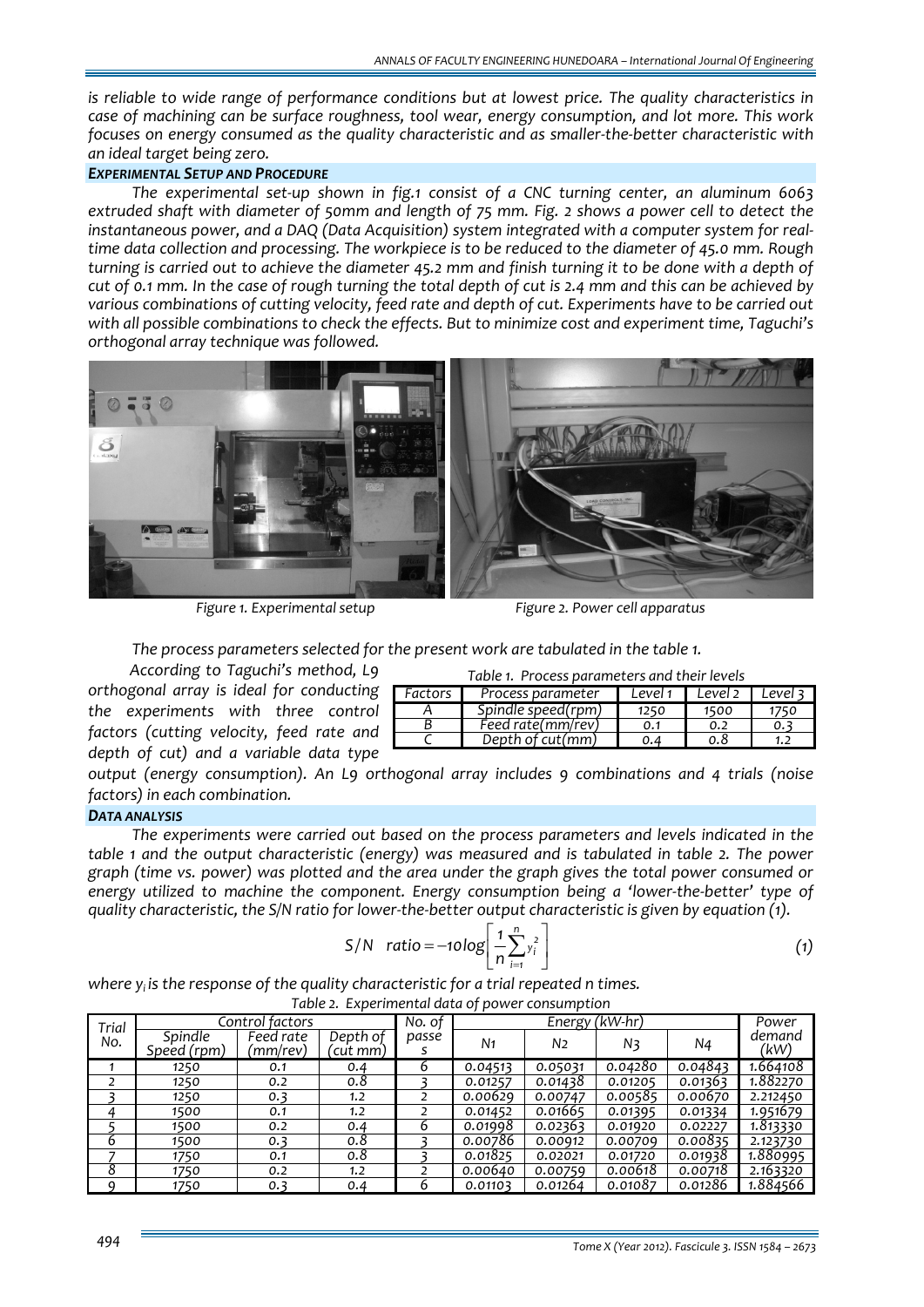The S/N ratio was computed for each trial and plotted for each factor as shown in the fig 3. It is *seen from the plot that the variations are more for feed rate and depth of cut.*



## *RESULTS*

*Figure 3. S/N ratios for three factors*

*From the experimental data, both power and energy are compared with material removal rate (MMR) which shows that, as material removal rate increases power demand increases and energy consumption decreases which is shown in fig.4. Generally, power is monitored and machining time is not taken into account but in this work, total machining time taken is also monitored, hence energy is computed and is used for analysis and the results are discussed below.*



*Figure 4. Power demand and energy vs. MRR*

*In order to quantify the influence of process parameters on the selected machining characteristic, analysis of variance was performed. The S/N pooled ANOVA data is shown in the table 3. The percent contributions of parameters are quantified. It is evident that feed rate and depth of cut are significant factors and spindle speed does not have a much pronounced effect.*

| Source                                    | Levels |       |       | --<br>55 | <b>DOF</b> | F-ratio | % Factor | Optimum |
|-------------------------------------------|--------|-------|-------|----------|------------|---------|----------|---------|
|                                           |        |       |       |          |            | 'pooled | Effects  | level   |
|                                           | 35.93  | 37.29 | 38.76 | 12       |            |         |          | 1750    |
| ◡                                         | 32.60  | 38.09 | 41.30 | 116      |            |         | 49       | ο.      |
|                                           | 32.84  | 37.97 | 41.18 | 106      | -          | 344     |          | ے ، ا   |
| Tabulated F-ratio at 95% confidence level |        |       |       |          |            |         |          |         |

### *Table 3. S/N pooled Anova*

# *CONCLUSIONS*

*The following are the observations from this study:*

- *1) It was observed that the feed rate and the depth of cut are greatly influencing the energy consumption in high tare CNC machines.*
- 2) Increasing the cutting speed by 50% decreases tool life by 80% and operating at lower cutting speed *(20‐40m/min) tends to cause chattering. Thus, tool life is shortened. Hence the optimum cutting speed is 200‐275 m/min in case of CNC turning.*
- *3) Based on theoretical relation, it is found that surface finish is dependant only on feed rate.* Increasing the feed rate by 50% reduces tool life by 60%. If surface finish is not a limiting factor, then *optimum feed rate is 0.3mm/rev. If surface finish is to be considered then lower feed rates can be set.*
- 4) Depth of cut is chosen according to rigidity of the machine, power and tool rigidity. The workpiece *was machined in a CNC machine with carbide insert (both being rigid enough) and the optimum* depth of cut was found to be 1.2 mm. Changing depth of cut doesn't affect tool life greatly. When cutting uncut surfaces or cast iron surfaces, the depth of cut needs to be increased as much as the *machine power allows in order avoiding cutting the impure hard layer with the tip of cutting edge and therefore prevent chipping and abnormal wear.*